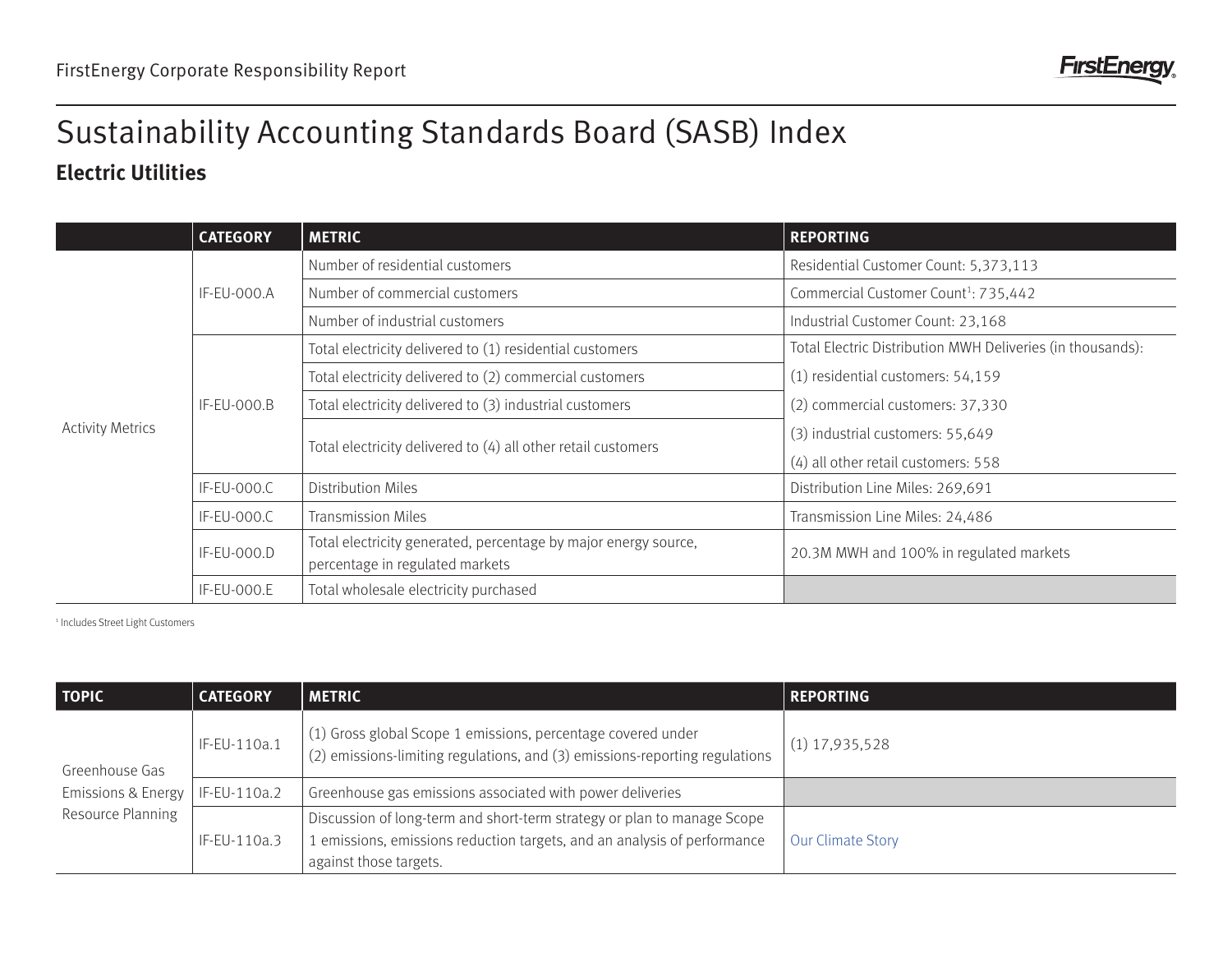| <b>TOPIC</b>                                    | <b>CATEGORY</b>                                                        | <b>METRIC</b>                                                                                                                                                                                                                                                                                                                                                                                                                                                                                                                                                                                                 | <b>REPORTING</b>                                                                                                                                                                                                                      |
|-------------------------------------------------|------------------------------------------------------------------------|---------------------------------------------------------------------------------------------------------------------------------------------------------------------------------------------------------------------------------------------------------------------------------------------------------------------------------------------------------------------------------------------------------------------------------------------------------------------------------------------------------------------------------------------------------------------------------------------------------------|---------------------------------------------------------------------------------------------------------------------------------------------------------------------------------------------------------------------------------------|
|                                                 | IF-EU-110a.4                                                           | (1) Number of customers served in markets subject to renewable portfolio                                                                                                                                                                                                                                                                                                                                                                                                                                                                                                                                      | $(1)$ 5,702,736<br>The total number of customers excludes West Virginia,<br>as they are not subject to an RPS requirement.                                                                                                            |
| Greenhouse Gas<br><b>Emissions &amp; Energy</b> |                                                                        |                                                                                                                                                                                                                                                                                                                                                                                                                                                                                                                                                                                                               | (2) Solar: 1.3% (1,717,860 MWH)<br>Non-Solar: 11.8% (15,708,293 MWH)                                                                                                                                                                  |
| Resource Planning                               | standards (RPS) and (2) percentage fulfillment of RPS target by market | These numbers do not tie to FirstEnergy's actual RPS<br>RPS requirement regardless of the generation supplier.<br>(1) Total NOx emissions (MT): 13,660<br>(2) Total SO <sub>2</sub> emissions (MT): 13,959<br>In million cubic meters:<br>Generation water withdrawals-municipal water: 0.4<br>(2) Generation water consumption: 20.0<br>Our operations are not located within regions of<br>high/extremely high baseline water stress<br>Water permit non-compliance events: 4<br>Water permit non-compliance events with fines: 0<br><b>Water Conservation</b><br>2,635,164.66 Metric tons; 22.84% recycled |                                                                                                                                                                                                                                       |
| Air Quality                                     | IF-EU-120a.1                                                           | Air emissions of the following pollutants: (1) NOx, (2) SOx, (3) particulate<br>matter, (4) lead, and (5) mercury; percentage of each in or near areas of<br>dense population                                                                                                                                                                                                                                                                                                                                                                                                                                 |                                                                                                                                                                                                                                       |
| Water Management                                | IF-EU-140a.1                                                           | (1) Total water withdrawn, (2) total water consumed, percentage of each<br>in regions with High or Extremely High Baseline Water Stress                                                                                                                                                                                                                                                                                                                                                                                                                                                                       | (1) Generation water withdrawals-fresh surface water: 38.4                                                                                                                                                                            |
|                                                 | IF-EU-140a.2                                                           | Number of incidents of non-compliance associated with water quantity<br>and/or quality permits, standards, and regulations                                                                                                                                                                                                                                                                                                                                                                                                                                                                                    | obligation for non-shopping load that it provides generation<br>service for, but instead reflects the total RECs that would be<br>retired on behalf of all FirstEnergy customers subject to an<br>Corporate Responsibility Data Table |
|                                                 | IF-EU-140a.3                                                           | Description of water management risks and discussion of strategies and<br>practices to mitigate those risks                                                                                                                                                                                                                                                                                                                                                                                                                                                                                                   |                                                                                                                                                                                                                                       |
| Coal Ash<br>Management                          | IF-EU-150a.1                                                           | Amount of coal combustion residuals (CCR) generated, percentage recycled                                                                                                                                                                                                                                                                                                                                                                                                                                                                                                                                      |                                                                                                                                                                                                                                       |
|                                                 | IF-EU-150a.2                                                           | Total number of coal combustion residual (CCR) impoundments, broken<br>down by hazard potential classification and structural integrity assessment                                                                                                                                                                                                                                                                                                                                                                                                                                                            |                                                                                                                                                                                                                                       |
| Energy Affordability                            | IF-EU-240a.1                                                           | Average retail electric rate for (1) residential, (2) commercial,<br>and (3) industrial customers                                                                                                                                                                                                                                                                                                                                                                                                                                                                                                             |                                                                                                                                                                                                                                       |